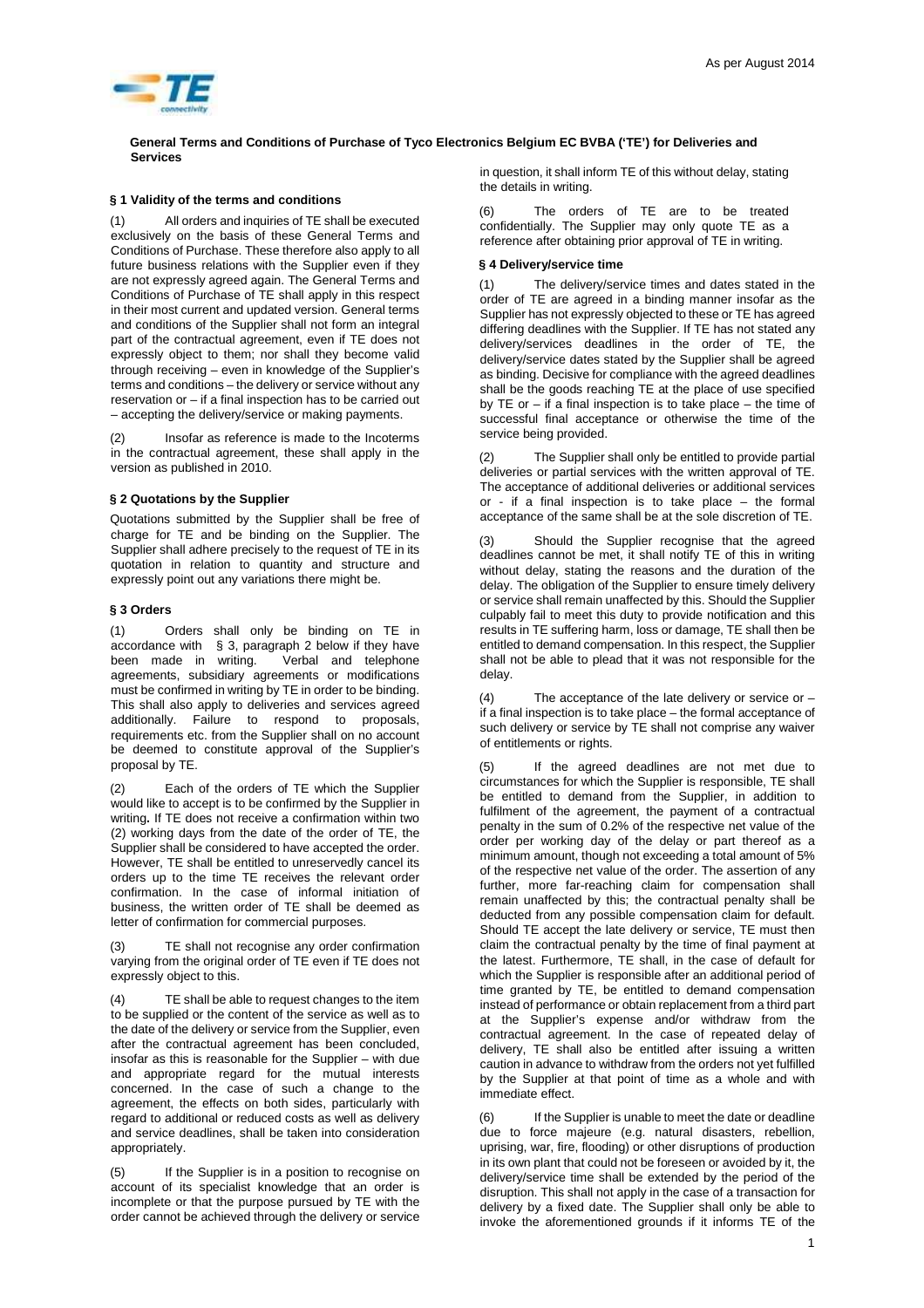

hindrance and the expected duration without delay. If the disruption is not just of temporary duration and final acceptance cannot reasonably be expected of TE as a result of the delay, TE shall be entitled to withdraw from the agreement with respect to the part not yet performed. In the case of partial fulfilment, TE shall be entitled to withdraw from the agreement as a whole if TE has no interest in the partial performance.

(7) The relevant statutory provisions shall otherwise apply with regard to the liability of the Supplier for delays.

(8) In the case of premature delivery or performance, TE shall be able to refuse acceptance of the delivery or service or – if a final inspection is to take place – the passing of such delivery or service at the expense and risk of the Supplier. If TE accepts the delivery or service or - if a final inspection is to take place – pass the same, the Supplier shall reimburse TE for any additional costs resulting from this (e.g. storage or insurance costs).

## **§ 5 Prices, dispatch, packaging, passing of risk and transfer of ownership**

(1) The prices agreed shall be fixed prices; costs for packaging, freight and transport to the shipping address or place of use stated by TE shall be included in these prices. Insofar as TE is to bear the transport costs according to the contractual agreement, the cheapest form of transport for TE is to be chosen for the delivery.

(2) If the Supplier generally reduces the prices for the items or services to be provided up to the day of delivery or performance following confirmation of the order, the reduced prices valid at the time of delivery or performance shall apply instead of the prices originally agreed.

(3) Deliveries shall be carried out free of charge to the shipping address or place of use specified by TE. Dispatch shall ensue at the risk of the suppler. The risk of any deterioration, including accidental loss or destruction, shall continue to be borne by the Supplier until delivery has been carried out to the shipping address or place of use desired by TE. The Supplier shall observe stipulations made with regard to delivery at the business premises of TE.

(4) Ownership of the goods delivered shall pass to TE on being hand over. Any extended or expanded reservation of title shall not be recognised by TE.

The Supplier shall be responsible for due and proper packaging. Stipulations made by TE with regard to packaging must be complied with. The Supplier shall otherwise be obliged to avoid superfluous packaging and thus minimise the cost to be incurred by TE for the disposal of packaging.

## **§ 6 Warranty and liability**

Warranty and liability shall be in line with the relevant statutory provisions insofar as no other arrangements arise from these terms and conditions or any other written agreement exists between TE and the Supplier. In clarification, the liability of the Supplier under other provisions contained in these General Terms and Conditions of Purchase  $-$  e.g. under § 9, Par, 1/10, § 10, Par. 1/8 and  $\S$  11, Par.  $5 -$  shall remain unaffected by the provisions under § 6 here.

(1) The Supplier shall ensure that all of the items supplied by it and all the services provided by it correspond to the state of the art in technology and comply with the relevant (national and European Union) legal provisions (especially, though not limited to, the requirements in force in relation to technical safety, industrial safety, health, accident, environmental and fire protection), the regulations and directives issued by public authorities, employers' liability insurance associations and relevant trade associations, as well as the stipulated functions and specifications. This shall

also apply accordingly to compliance with all the technical data and quality standards stated in the orders of TE, drawings and/or delivery conditions, by way of which the specified features of the service to be provided for by the Supplier are defined. Should derogation from such regulations or conditions be necessary in individual cases, the Supplier must obtain the approval in writing of TE in this regard. The Supplier's warranty obligation shall not be affected by such approval. Should the Supplier have any misgivings with regard to the type of execution desired by TE, it must notify TE of this accordingly without delay. This shall also apply to any improvement or modification suggestions by the Supplier regarding the delivery or service desired by TE.

Insofar as TE does not enter into any other agreements on the specified features of the products or work performance to be provided by it, the Supplier's product details (e.g., in catalogues) or details concerning the work performance to be provided by it shall otherwise be deemed to have been agreed. Irrespective of this, the Supplier shall be responsible for the item to be delivered or the work performance to be provided by it being suitable for the purpose specified in accordance with the contractual agreement.

(2) TE shall not be under any obligation to examine the goods delivered and give notification of defects until full delivery has been completed and then only with regard to possible deviations in relation to identity and quality as well as in relation to externally visible damage occurring during transport. TE shall otherwise only be obliged to conduct technical function tests and other tests in the form of random samples. Insofar as an obligation to give notification of a defect exists afterwards, such notification of defect shall be deemed to have taken place in a timely manner if it is received by the Supplier within 14 working days of the goods being delivered in the case of obvious defects or within 14 working days of a hidden defect actually being detected or being detectable in the case of a duly performed examination. Should TE reach differing agreements separately with the Supplier in this regard, e.g. under a quality assurance agreement, such provisions shall then take precedence.

(3) Defects in the goods delivered or in the work performed which are notified during the warranty period, also including non-compliance with guaranteed data and the absence of assured properties or agreed qualities shall, on request, be rectified by the Supplier without delay and free of charge, including all supplementary costs, through redelivery or repair of the defective products as TE sees fit. Defective goods shall be returned to the Supplier at its expense and risk. More far-reaching legal entitlements, particularly the right of withdrawal, reduction and/or compensation claims, shall remain unaffected by this.

Should the Supplier culpably fail to meet its warranty obligation within a reasonable period of time set by TE, TE shall then be able to take the necessary measures itself or arrange for these to be initiated by third parties at the Supplier's expense and risk – notwithstanding the Supplier's warranty obligation. In urgent cases, TE shall be able, after consultation with the Supplier, to carry out the repair itself directly or arrange to have this done by a third party at the Supplier's expense. TE shall be able to rectify small defects itself in the interests of providing the customers of TE with a timely service without prior consultation and without this affecting the Supplier's warranty obligation. The same shall apply if there is an unusually high threat of loss or damage.

(5) The warranty period shall last 36 months unless expressly agreed otherwise between TE and the Supplier or unless the law concerning the product or work performance to be provided by the Supplier provides for a longer warranty period. The warranty period shall commence, at the earliest, when the goods have been handed over to TE or the third parties nominated by TE at the place of receipt or use specified by TE. Should final inspection and acceptance be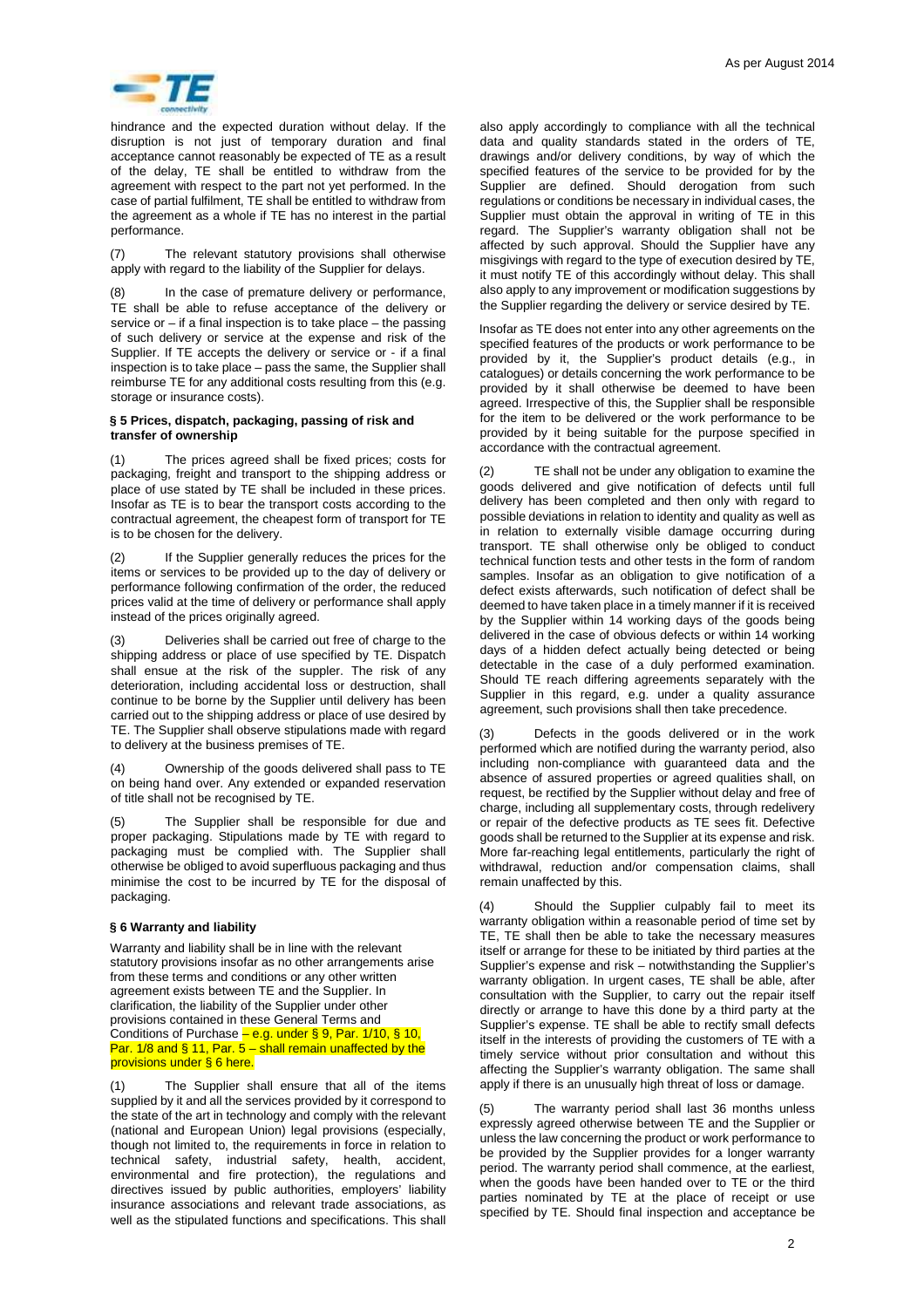

required, the warranty period shall commence on the date of final acceptance stated by TE in the declaration of final acceptance of TE. The warranty periods shall be extended by the length of time the defective item delivered or the faulty work cannot be used as intended. In the case of subsequent fulfilment, the original warranty period shall commence for the exchanged or re-delivered items or for the newly produced work.

(6) Acknowledgement of receipt of the items delivered or acceptance or final inspection of the same shall not relieve the Supplier of its warranty obligations, even in the case of the being aware of TE of a defect.

(7) Approval of drawings submitted to TE by the Supplier as well as clearance of samples provided to TE by the Supplier shall not relieve the latter of its warranty obligations.

Should a claim be made against TE by any third party due to a defect or a product error in the item delivered by the Supplier which necessitates mandatory replacement of said item, the Supplier shall indemnify TE against all claims resulting from this and actively assist TE in averting such claims. For this purpose, the Supplier shall hold all paperwork and documentation concerning the delivery in safekeeping for a period of at least 15 years after the delivery has been received by TE and surrender the same to TE at the first request of TE. In addition, TE shall be entitled to demand reimbursement of the loss or damage incurred by TE from the Supplier, including reasonable legal costs. Such loss or damage shall also include a precautionary recall campaign insofar as this is appropriate in the interests of the customer of TE or for the protection of external third parties following the due assessment of the situation by TE. The Supplier shall also reimburse TE for the costs of such a recall after expiry of the warranty period if such recall is carried out by TE on the basis of an official order or in order to avert dangers to the life and health of product users or external third parties.

(9) The Supplier shall not be entitled to make any changes or modifications to the item to be supplied after conclusion of the contractual agreement or during the supply period without the express approval of TE. This shall also apply to the slightest changes, even where the individual specifications, dimensions, analyses, recipes, production procedures, etc. stipulated by TE remain unchanged. Changes or modifications to the product to be delivered by the Supplier shall only be permissible after the declaration of written approval of TE. Should the Supplier culpably fail to meet this obligation, it shall bear all costs incurred by TE or third parties as a result of such breach of obligation, e.g. for subsequent examinations and tests, expert reports, additional calculations, follow-up or secondary treatment, replacement deliveries, etc.

(10) If the Supplier intends to introduce changes to production procedures, the composition or properties of the products, the production location, primary suppliers of materials or source products, the procedure or equipment for testing the products, or any other changes for future deliveries that are relevant to TE or the customers of TE using the item to be supplied, the Supplier shall inform TE of this in writing in good time, though at least 3 months beforehand or possibly earlier insofar as longer periods of notice have been agreed on the basis of the relevant industry or quality standards or where TE has agreed this with the Supplier accordingly.

The Supplier shall insure itself for a reasonable and appropriate amount against all risks arising from product liability and provide TE with proof of such insurance on request.

## **§ 7 Rights of use; third-party rights**

(1) If the delivery or service includes software, the Supplier shall grant TE – unless agreed otherwise – at least a nonexclusive, assignable right with no restrictions on time and territory to use and edit the software and associated documentation, as well as any updates, upgrades or other further developments and also grant sub-licences to third parties, particularly companies affiliated to TE within the meaning of Art, 11, 1° of the Belgian Company Code (Wetboek van Vennootschappen), as well as sales agents and customers (while respecting the copyright interests of the Supplier).

(2) If licence fees have to be paid for the use of the item delivered in accordance with the contractual agreement, also in conjunction or interaction with other items, such costs shall be borne by the Supplier.

The Supplier shall give an assurance that the items delivered by it are unencumbered by any third-party rights and that the supply or use of said items in accordance with the contractual agreement, also in conjunction or interaction with other items, shall not lead to the infringement of any patents or other industrial property rights of third parties within Belgium.

(4) If industrial property rights of third parties are violated by the delivery or service provided by the Supplier, the latter shall be obliged first of all to ensure by way of acquiring the rights or through modification of the item to be supplied – insofar as this is reasonable for  $TE - that$ infringements of rights are not continued.

(5) Notwithstanding Article 4 above, the Supplier shall be obliged to indemnify TE against any claims by third parties relating to the infringement of patents or other industrial property rights as well as with regard to expenses relating to such action being taken and bear all costs incurred by TE as a result of such action. This obligation shall not apply insofar as TE, without the approval of the Supplier, makes agreements with the third party which relate to its claims and, in particular reach a settlement. The Supplier shall provide TE, without delay and free of charge, with all information and documents required to defend such actions.

(6) Paragraphs 2 - 5 above shall also apply accordingly to those countries in relation to which the Supplier is aware on conclusion of the contractual agreement that TE sends the items delivered to those countries.

## **§ 8 Invoices and payments**

Invoicing shall be carried out at the time of delivery of the product at the earliest, including all documentation relevant to the contractual agreement or – if a final inspection is to take place – at the time of final acceptance of the service or otherwise at the time of the service being provided. Invoices shall be sent by post or alternatively, at the request of TE, in electronic form; they are not to be enclosed with the goods.

(2) The wording and the sequence in the invoices shall correspond to the items of the order, also showing the respective order number and the Supplier number. Any additional deliveries or services are to be listed separately in the invoice, with reference to the corresponding written order preceding these.

(3) Unless agreed otherwise, payments shall be made, at our option, within 60 days net without any deduction or within 14 days with 3% discount insofar as we do not have any complaints regarding the delivery or service. Decisive for the payment period shall be the receipt of the due and proper invoice as well as all the required documents (e.g. material test certificates) by TE. Carrying out the payment transaction shall be decisive for the punctuality of such payment. Delays in payment on account of invoicing by the Supplier which does not meet the stipulations under this Article 8 shall be the responsibility of the Supplier. (3) Even if TE was aware at the time of making the payment that the goods delivered or the work performance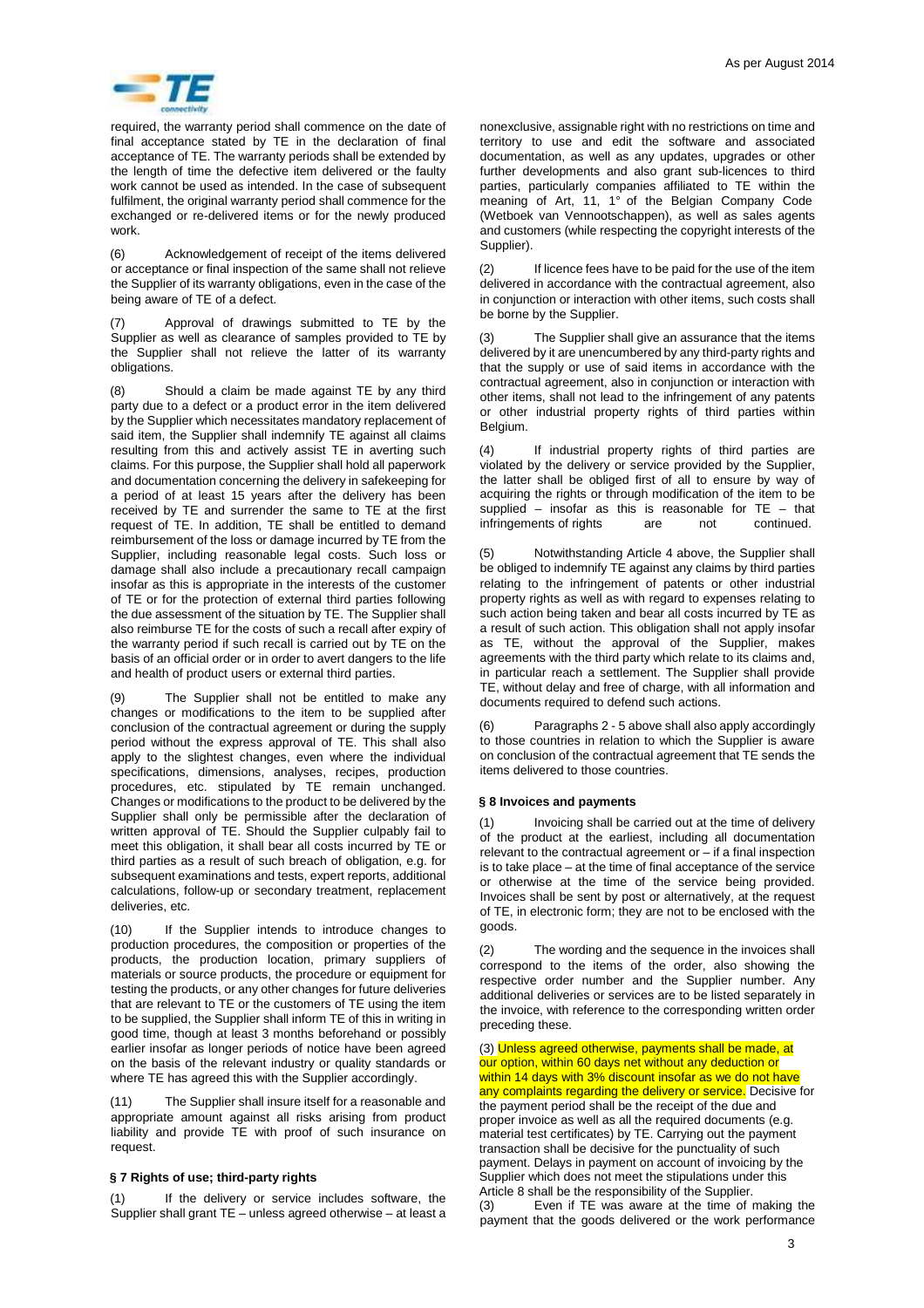

provided was defective, the settlement of the invoice shall not be deemed to constitute any waiver of the entitlements or claims of TE relating to the defectiveness of the goods or work performance.

(4) TE shall also be entitled to offset claims by the Supplier against claims by companies affiliated to TE. The Supplier shall only be able to offset its own claims where its counterclaims are enforceable by way of declaratory judgement, are undisputed or have been recognised by TE.

The Supplier shall only be entitled to exercise a retention right if its counterclaim is based on the same contractual relationship and has become due.

(5) The Supplier shall not be entitled without the prior written approval of TE, which TE will not refuse unreasonably, to assign its claims against TE to third parties or have these collected by third parties. If the Supplier is, for its part, supplied under extended reservation of title, such approval shall be deemed to have been given. Should the Supplier assign its claims to a third party without the approval of TE contrary to the first clause above, such assignment shall nonetheless be valid. TE shall, however, have the option of making payment to the Supplier or the third party with the effect of discharging the obligation.

(6) In the case of advance payments, TE shall be entitled to demand appropriate security.

#### **§ 9 Goods provided; tools and other production equipment provided**

(1)The Supplier shall examine goods provided by TE immediately after being handed over by TE or the primary suppliers of TE and, should there be evidence of any defect, notify TE accordingly without delay. Should such a defect become evident subsequently, notification must be given immediately after being detected. Should the Supplier not meet these obligations, the Supplier shall be obliged to compensate TE for all loss or damage resulting from this (e.g. for the loss of warranty entitlements against the primary suppliers of TE). In addition, the Supplier shall, in the case of infringing the aforementioned obligations of examination and notification of defects, be responsible for faults and errors concerning the product it has delivered to TE, also where such faults or errors can be attributed to the goods provided by TE.

(2)We remain the sole owner of the Goods provided by us. The supplier shall mark and identify the goods provided by us as our property and keep them separately from other products so that the goods provided by us are protected against the unauthorized access of third parties and can be indisputably identified as such for the entire duration of the storage and – where technically possible and reasonable for the Supplier – also during the manufacturing process. The Supplier shall be liable to TE for the loss or damage of items provided. The Supplier shall insure the goods provided by TE for at least their current market value against fire, water, theft and comparable cases of damage at its own expense. TE is to be notified of any legal or actual harm to or impairment of the items provided by TE without delay.

(3)The materials provided by us may only be used for the manufacturing of the products to be supplied to us, respectively for the performance of services to be rendered to us. In particular they shall not be sold, pledged or assigned to third parties. In case of seizures or other interventions by third parties the supplier shall inform us without undue delay in writing and give all necessary information as well as notify the third party of our ownership.

(4)The goods provided by us shall be treated and processed on our behalf and shall remain our property while being worked and processed. It is commonly understood that we shall be co-owners of the products manufactured with the use of the materials or parts provided by us in the ratio of

value of the items provided by us to the value of the final product as a whole, even if – when our goods are inseparably combined with items of the supplier – the supplier's items form the main part of the final product. The same shall apply if we lose title to the goods supplied by us by way of mingling and mixing.

(5)The supplier undertakes to keep precise records of its stock of goods provided by us and to notify us thereof at any time in writing upon our request. The supplier shall inform us in writing in due time if the stock of goods provided by us need to be filled up.

(6)We are entitled to inspect the goods provided by us at any time in coordination with the supplier. In the event that the supplier no longer requires a remaining stock of such goods, the supplier undertakes to return these goods to us.

(7)Tools and other manufacturing equipment provided to the Supplier for the purpose of producing the goods to be supplied to TE shall remain the property of TE. Should the Supplier manufacture or acquire tools or other production equipment at the partial or entire expense of TE which are specifically needed for the production of the parts to be supplied to TE, such tools and equipment shall pass to the possession and ownership of TE on payment by TE. It shall be agreed in this respect that the Supplier shall be in possession of the tools and production equipment in the sense of borrowing the same from TE. The Supplier shall not be entitled to any retention right in this respect. The tools and other production equipment owned by TE are to be clearly marked and identified as the property of TE in an appropriate manner. The Supplier shall insure such tools and production equipment for their new value against fire, water, theft and comparable cases of damage at its own expense. The Supplier shall at this moment in time assign to TE all compensation rights arising from such insurance; TE herewith accepts this assignment. TE is to be notified of any legal or actual harm to or impairment of the tools or other manufacturing equipment provided by TE without delay.

(8)The Supplier shall be obliged to use the tools and other manufacturing equipment referred to under § 9, Par. 4 above exclusively for the production of the goods ordered by TE. They may only be scrapped or made available to third parties with the prior approval in writing of TE.

(9)The Supplier shall be obliged to handle and store the tools and other manufacturing equipment referred to under § 9, Par. 4 above with due care. The care and maintenance of such tools and other manufacturing equipment shall be in line with the respective agreements made between TE and the Supplier.

(10)Should TE incur any loss or damage through the Supplier infringing the aforementioned obligations under this § 9, Par. 2 - 6, the Supplier shall be obliged to compensate TE for such loss or damage unless the Supplier is not responsible for the same.

#### **10 Purchased Parts**

(1) If we sell parts/materials to the supplier for the production/manufacturing of parts for us ("Purchased Parts"), Sec. 377 of the German Commercial Code shall apply to such deliveries. Apart from that, § 9, Par. 1 applies mutatis mutandis.

(2) We reserve title to the purchased parts until any and all claims against the supplier arising from the business relationship have been settled, including future claims arising from agreements concluded concurrently or at a later time. This shall also apply if individual or all of our claims are included in a current account and the balance has been stricken and accepted. When so requested by the supplier, we shall release collateral if the realisable value of such,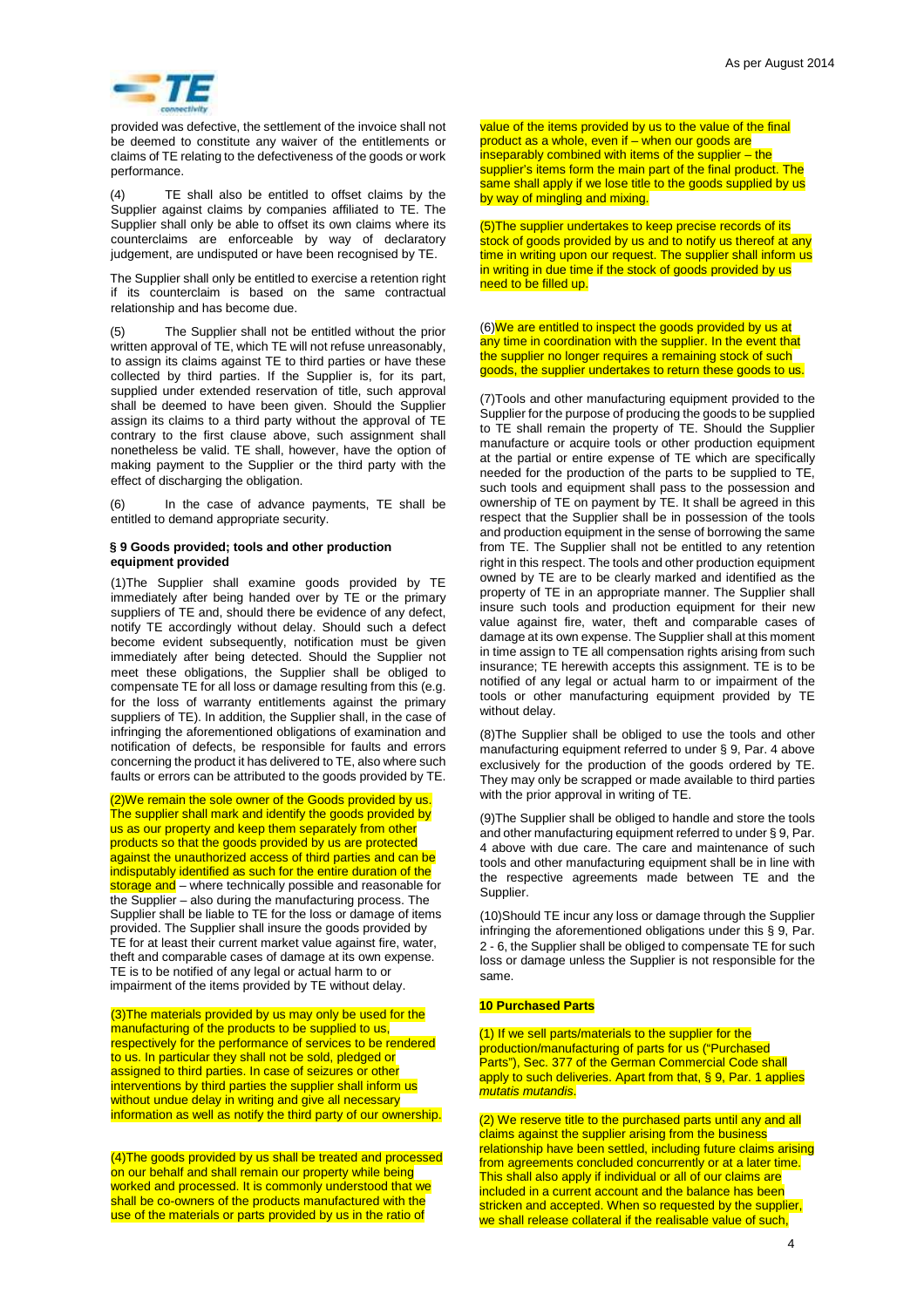taking into account usual bank reductions of valuation, exceeds the claims for which collateral have to be furnished by more than 20%.

(3)The supplier shall mark all purchased parts as such and store these parts separately from other products so that the purchased parts can be identified as such beyond any doubt for the entire duration of their storage and, where technically feasible and reasonable for the supplier, also during their processing. The supplier shall insure the purchased parts against fire, water, theft and similar causes of loss at its own expense at minimum at their market value. The supplier shall inform us without undue delay should any purchased parts be impaired in law or fact.

(4) The purchased parts shall only be used for the manufacturing of the products to be supplied to us, respectively for the performance of services to be rendered to us. In particular they shall not be pledged or assigned to third parties. In case of seizures or other interventions by third parties the supplier shall inform us without undue delay in writing and give all necessary information as well as notify the third party of the existing ownership situation.

(5) All processing of purchased parts shall be performed for us. All bought-in parts remain our property while being worked and processed. The supplier's expectant right to the purchased parts shall continue to apply to the processed or converted items. Apart from that, § 9 Par. 4 applies mutatis mutandis.

(6) The supplier undertakes to keep precise records of its stock of purchased parts and to notify us thereof at any time in writing upon our request. Apart from that, § 9, Par. 5 applies mutatis mutandis.

(7) We are entitled to inspect the purchased parts at any time in coordination with the supplier. In the event that the supplier no longer requires a remaining stock of purchased parts, we are entitled, but not obliged, to claim back such stock in return ("Zug-um-Zug") of the repayment of the purchase price paid by the supplier for such parts.

(8) If we incur any damage due to the supplier not complying with any of the above obligations of this  $\frac{1}{5}$  10, the supplier shall compensate us for such damage unless it is not responsible therefore.

## **§ 11 Drawings/documents, industrial property rights**

All documents, drawings, samples, etc. provided to the Supplier by TE for the submission of a quotation or for the production of the item to be delivered or the provision of the service shall remain the property of TE; TE reserves all rights concerning the copyright of TE as well as all other existing industrial property rights in this regard. The Supplier shall not be entitled to use information, ideas or other know-how contained therein for any purpose other than the drawing up of the quotation or fulfilling the contractual agreement for TE. The latter shall not apply in the case of the information, ideas or other know-how already being known to the Supplier before being received from TE or where the Supplier has obtained the same lawfully through other means at a later point in time. The documents, drawings, samples etc. shall be handed over to TE without delay together with all copies and duplications on request or without being requested if an order does not materialise or after completion of an order. The Supplier shall have no entitlement to a retention right in this regard. Clauses 1 and 2 above shall apply accordingly to the drawings and other documents produced by the Supplier according to the specific data of TE.

(2) The Supplier shall treat the documents referred to in paragraph 1 above as well as all other information received in relation to the order or the execution of the contract – also following completion of the order – as a business secret and,

accordingly, as confidential. Such information may not be made known to any third party without the prior written approval of TE. TE shall treat documents and information received by TE in relation to the order or the execution of the contract by the Supplier as a business secret insofar as the need for confidentiality is expressly pointed out to TE. The obligation to maintain confidentiality shall cease to apply where the contents of the documents concern facts that are publicly known or subsequently reach the public domain without this being caused by an infringement of duty on the part of the party under the obligation to maintain confidentiality.

(3) The Supplier shall submit all necessary drawings and documents required for discussion of the technical details, the item to be supplied or the service to be provided together with the quotation. Such discussion or other involvement by TE in the design work shall not, however, relieve the Supplier of its sole responsibility for the product or service or any warranty and other obligations arising from this.

(4) The Supplier shall be obliged to provide – together with delivery at the latest - all drawings and documents needed by TE or the customer of TE to set up, operate, maintain and repair the item to be supplied free of charge in both English and Dutch, in good time and without having to be asked.

(5) Should TE incur any loss or damage through the Supplier infringing the aforementioned obligations under § 10 here, the Supplier shall be obliged to compensate TE for such loss or damage unless the Supplier is not responsible for said infringement of duty.

# **§ 12 Supply security**

Insofar as the items to be supplied concern goods specifically developed for TE, particularly where TE has shared directly or indirectly in the costs of development and/or manufacturing equipment, the Supplier undertakes to supply TE with the items to be delivered according to the needs of TE and accept orders from TE as long as TE requires the items to be supplied. The anticipated delivery volume according to the customer requirement forecasts of TE shall be made known to the Supplier at an early stage. The Supplier shall not, however, have any entitlement to insist on the purchasing particular quantities of TE, unless expressly agreed otherwise.

(2) The Supplier undertakes to guarantee the delivery of the necessary spare parts for a period of 15 years after delivery of the item to be supplied – also after completion of series production of the item to be supplied. Should it become evident to the Supplier within the period referred to above that it will no longer be able to guarantee such supply, it shall notify TE of the end of the supply possibility without delay and, insofar as the Supplier cannot offer TE any other possibilities that are reasonable for TE, give TE the opportunity to procure the long-term needs of TE 12 months prior to discontinuation of production.

#### **§ 13 Quality assurance and control**

(1) The Supplier shall have a certified quality assurance management system of an appropriate type and scope corresponding to the state of the art in technology at its disposal and submit proof of this on request. The Supplier shall regularly keep records of the quality audits conducted by it and make such records available to TE at short notice when requested. The Supplier shall conclude a corresponding quality assurance agreement with TE insofar as TE deems this to be necessary.

(2) If the conducting of a special quality control is planned in the context of final acceptance, TE shall, unless agreed otherwise, bear the personnel-related costs and the Supplier the material/equipment costs.